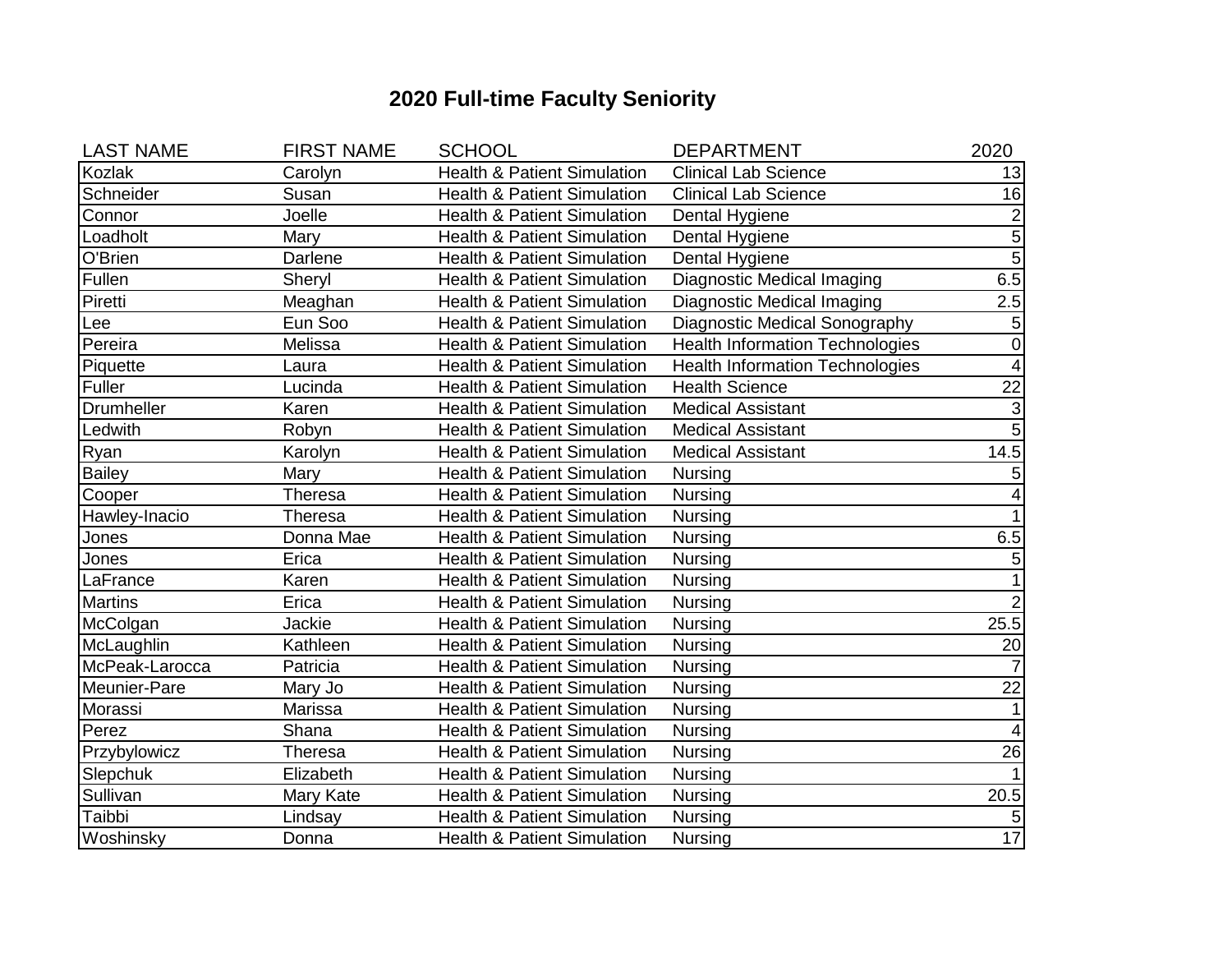| Cecchi           | Laurie           | <b>Health &amp; Patient Simulation</b> | <b>Occupational Therapy Assistant</b> | $\overline{0}$   |
|------------------|------------------|----------------------------------------|---------------------------------------|------------------|
| Joyce            | Marianne         | <b>Health &amp; Patient Simulation</b> | <b>Occupational Therapy Assistant</b> | 26               |
| McKinney         | Jessica          | <b>Health &amp; Patient Simulation</b> | <b>Occupational Therapy Assistant</b> | 2.5              |
| Wassung          | Cristy           | <b>Health &amp; Patient Simulation</b> | <b>Occupational Therapy Assistant</b> | 10               |
| Gorman           | Renae            | <b>Health &amp; Patient Simulation</b> | <b>Physical Therapist Assistant</b>   | $\, 8$           |
| Guzowski         | Thomas           | <b>Health &amp; Patient Simulation</b> | <b>Physical Therapist Assistant</b>   | $\overline{2}$   |
| Woble-Valenski   | Margaret         | Health & Patient Simulation            | <b>Physical Therapist Assistant</b>   | 23               |
| Frink            | <b>Scott</b>     | <b>Health &amp; Patient Simulation</b> | <b>Respiratory Care</b>               | 5                |
| Perrelli Brookes | <b>Esther</b>    | <b>Health &amp; Patient Simulation</b> | <b>Respiratory Care</b>               | 16.5             |
| Rossman          | Mary Jayne       | <b>Health &amp; Patient Simulation</b> | <b>Surgical Technology</b>            | 12               |
| Sawtelle         | Kathleen         | <b>Health &amp; Patient Simulation</b> | <b>Surgical Technology</b>            | 4                |
| Brinkmann        | Holly            | <b>STEM</b>                            | <b>Biological Sciences</b>            | $\overline{7}$   |
| <b>Burt</b>      | Austin           | <b>STEM</b>                            | <b>Biological Sciences</b>            | $\overline{12}$  |
| Maciaszek        | Joseph           | <b>STEM</b>                            | <b>Biological Sciences</b>            | 14               |
| Petit            | Kenneth          | <b>STEM</b>                            | <b>Biological Sciences</b>            | 24               |
| Poe              | <b>Brandon</b>   | <b>STEM</b>                            | <b>Biological Sciences</b>            | 15               |
| Rapp             | Lisa             | <b>STEM</b>                            | <b>Biological Sciences</b>            | $\overline{21}$  |
| Strzempko        | Monica           | <b>STEM</b>                            | <b>Biological Sciences</b>            | 16               |
| Alves            | Jason            | <b>STEM</b>                            | <b>Computer Technologies</b>          | 5.5              |
| <b>Bigos</b>     | Edward           | <b>STEM</b>                            | <b>Computer Technologies</b>          | 38               |
| Candido          | <b>Brian</b>     | <b>STEM</b>                            | <b>Computer Technologies</b>          | 13               |
| Collins          | Andrew           | <b>STEM</b>                            | <b>Computer Technologies</b>          | $6\phantom{1}6$  |
| Crouch           | Wesley           | <b>STEM</b>                            | <b>Computer Technologies</b>          | $\mathbf 0$      |
| Shemesh          | Yaakov           | <b>STEM</b>                            | <b>Computer Technologies</b>          | 16               |
|                  |                  |                                        | Electrical, Energy, Optics and        |                  |
| Cooper           | Jeffrey          | <b>STEM</b>                            | <b>Mechanical Technologies</b>        | $9\,$            |
|                  |                  |                                        | Electrical, Energy, Optics and        |                  |
| Durand           | Andrew           | <b>STEM</b>                            | <b>Mechanical Technologies</b>        | $\boldsymbol{0}$ |
|                  |                  |                                        | Electrical, Energy, Optics and        |                  |
| Jagodowski       | Richard          | <b>STEM</b>                            | <b>Mechanical Technologies</b>        | 36               |
|                  |                  |                                        | Electrical, Energy, Optics and        |                  |
| Kahn             | Fahad            | <b>STEM</b>                            | <b>Mechanical Technologies</b>        | 6.5              |
|                  |                  |                                        | Electrical, Energy, Optics and        |                  |
| Kim              | Jaeoh (Chingsun) | <b>STEM</b>                            | <b>Mechanical Technologies</b>        | $\boldsymbol{0}$ |
|                  |                  |                                        | Electrical, Energy, Optics and        |                  |
| LaFrancis        | John             | <b>STEM</b>                            | <b>Mechanical Technologies</b>        | 30               |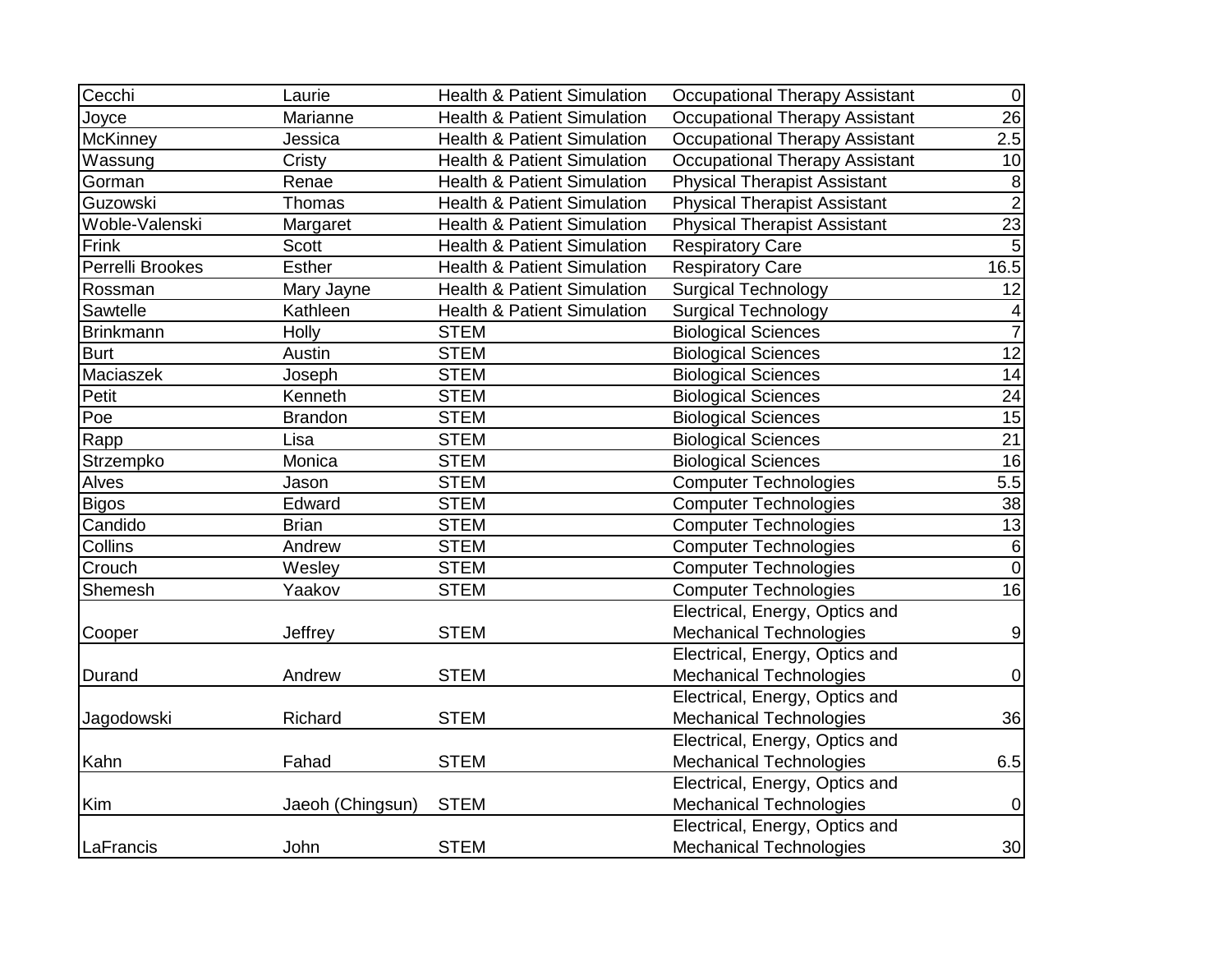|                            |                   |             | Electrical, Energy, Optics and           |                 |
|----------------------------|-------------------|-------------|------------------------------------------|-----------------|
| Massa                      | <b>Nicholas</b>   | <b>STEM</b> | <b>Mechanical Technologies</b>           | 34              |
|                            |                   |             | Electrical, Energy, Optics and           |                 |
| Minor                      | <b>Thomas</b>     | <b>STEM</b> | <b>Mechanical Technologies</b>           | $6\phantom{1}$  |
|                            |                   |             | Electrical, Energy, Optics and           |                 |
| <b>Mullett</b>             | Gary              | <b>STEM</b> | <b>Mechanical Technologies</b>           | 49              |
|                            |                   |             | Electrical, Energy, Optics and           |                 |
| Parrette                   | Duane             | <b>STEM</b> | <b>Mechanical Technologies</b>           | $\,6$           |
|                            |                   |             | Electrical, Energy, Optics and           |                 |
| Robitaille                 | Thomas            | <b>STEM</b> | <b>Mechanical Technologies</b>           | 0.5             |
|                            |                   |             | Electrical, Energy, Optics and           |                 |
| Ruotolo                    | Charles           | <b>STEM</b> | <b>Mechanical Technologies</b>           | 5.5             |
|                            |                   |             | Electrical, Energy, Optics and           |                 |
| Sipitowski                 | Joseph            | <b>STEM</b> | <b>Mechanical Technologies</b>           | 7               |
|                            |                   |             | Electrical, Energy, Optics and           |                 |
| Washburn                   | <b>Barbara</b>    | <b>STEM</b> | <b>Mechanical Technologies</b>           | 22              |
| Haddad                     | Zahi              | <b>STEM</b> | <b>Engineering and Physical Sciences</b> | 36              |
| McGinnis-Cavanaugh         | <b>Beth</b>       | <b>STEM</b> | <b>Engineering and Physical Sciences</b> | 14              |
| Sheng                      | Xiaoling (Sharon) | <b>STEM</b> | <b>Engineering and Physical Sciences</b> | 15              |
| Silvestri                  | Antonio           | <b>STEM</b> | <b>Engineering and Physical Sciences</b> | $\overline{37}$ |
| Yim                        | Ching             | <b>STEM</b> | <b>Engineering and Physical Sciences</b> | $\,$ 6 $\,$     |
| Bedinelli                  | Nicole            | <b>STEM</b> | Mathematics                              | $\overline{9}$  |
| <b>Brewer</b>              | Lauren            | <b>STEM</b> | <b>Mathematics</b>                       | 30              |
| <b>Burns</b>               | Richard           | <b>STEM</b> | <b>Mathematics</b>                       | $\overline{35}$ |
| <b>Dos Santos Malavaes</b> | Fabiana           | <b>STEM</b> | <b>Mathematics</b>                       | 2.5             |
| Haddad                     | Zahi              | <b>STEM</b> | <b>Mathematics</b>                       | $\overline{36}$ |
| Hill                       | Vanessa           | <b>STEM</b> | <b>Mathematics</b>                       | 14              |
| Magnier                    | Jean-Marie        | <b>STEM</b> | <b>Mathematics</b>                       | $\overline{30}$ |
| Silvestri                  | Antonio           | <b>STEM</b> | <b>Mathematics</b>                       | $\overline{37}$ |
| Simao                      | Ann-Marie         | <b>STEM</b> | <b>Mathematics</b>                       | $9\,$           |
| Snyder                     | Diane             | <b>STEM</b> | Mathematics                              | 35              |
| DeForge                    | Jennifer          | <b>STEM</b> | <b>Technical Arts and Design</b>         | 4.5             |
| Hall                       | Warren            | <b>STEM</b> | <b>Technical Arts and Design</b>         | $\overline{22}$ |
| Kriftcher                  | Matthew           | <b>STEM</b> | <b>Technical Arts and Design</b>         | 13              |
| Lukas                      | Cheryl            | <b>STEM</b> | <b>Technical Arts and Design</b>         | 35              |
| <b>Misco</b>               | Daniel            | <b>STEM</b> | <b>Technical Arts and Design</b>         | 5.5             |